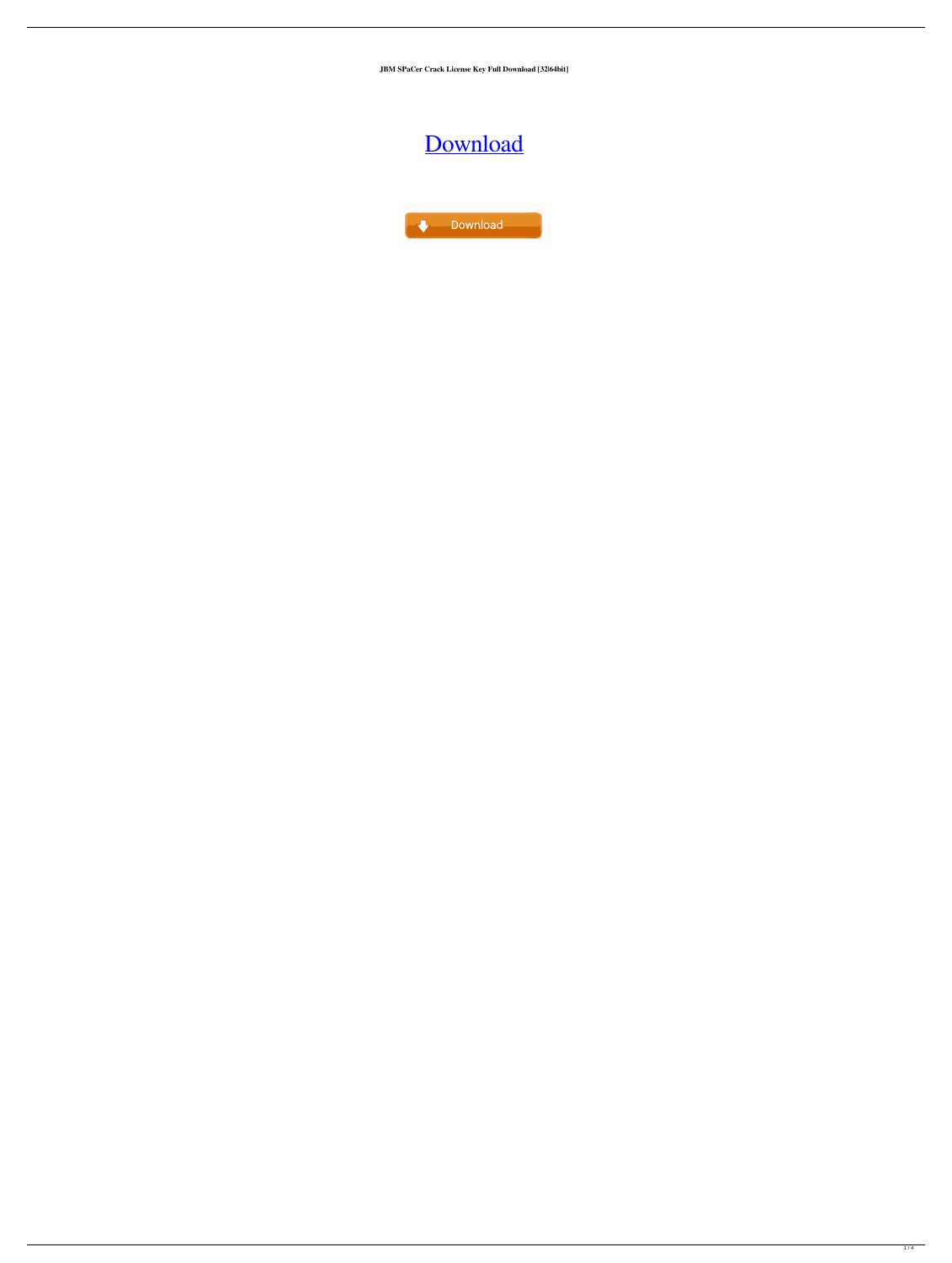#### **JBM SPaCer Crack+ [2022-Latest]**

✓ Model the legendary SNES delay! ✓ Works for all Super Nintendo games! ✓ Effortlessly sound retro! ✓ Feel the SNES-Like experience! ✓ Play with Crossfade, Slow Motion, Fast Motion, Slow Down, Speed Up, Feedback, Crossfade, Loop, and Invert! ∕ Retro-FX, Audio Filter, & Effect Options! ∕ Real-time Spectrum! ∕ Real-time Phase! ∕ Real-time Crossfade! ∕ Audio/Video Preview! ∕ Recorder! ∕ Tons of effects! ✓ No registration required! ✓ Works on Mac, Win, & iOS! JBM SPaCer Activation Code is a handy and reliable VST plugin designed to imitate the Sega Genesis delay effect. This effect creates a simple imitation of how the Sega Genesis processes it's sound. It doesthis through simulating the onboard delay effect that is used to give games like Sonic the Hedgehog it's special sensations. The delay has individual speeds for left and right, and it also features a feedback to give more delay. JBM SPaCer Description: ✓ Model the legendary Sega Genesis delay! ✓ Works for all Sega Genesis games! ✓ Effortlessly sound retro! ✓ Feel the Sega Genesis-Like experience! ✓ Play with Crossfade, Slow Motion, Fast Motion, Slow Down, Speed Up, Feedback, Crossfade, Loop, and Invert! ✓ Retro-FX, Audio Filter, & Effect Options! ✓ Realtime Spectrum! ✓ Real-time Phase! ✓ Real-time Crossfade! ✓ Audio/Video Preview! ✓ Recorder! ✓ Tons of effects! ✓ No registration required! ✓ Works on Mac, Win, & iOS! JBM SPaCer is a handy and reliable VST plugin designed to imitate the PlayStation delay effect. This effect creates a simple imitation of how the PlayStation processes it's sound. It doesthis through simulating the onboard delay effect that is used to give games like Super Castlevania IV it's special sensations. The delay has individual speeds for left and right, and it also features a feedback to give more delay. JBM SPaCer Description:

## **JBM SPaCer Crack+ [Mac/Win]**

- Use the "New Voice" button to change voice. - Use the "Select Delay" button to select delay. - Use the "Delay Forward" or "Delay Backward" button to change the speed of the delay. - Use the "Feedback" button to change the feedback. - Use the "Menu" button to the get some more options. - Use the "DONE" button to exit the screen. - Use the arrow keys to move around. About JBM SPaCer: JBM SPaCer is the result of a lot of hours programming. I spent a lot of time making this to satisfy my own needs and I can honestly say that this plugin was fun to make. This plugin was made so you can turn it into a template to make new ones of your own. To get you started, I have included a template of the delay effect I made. I also made a "Guitar Amp" template because it was fun to make and I made this one to play with to make my own sounds. I would really like to see a better version of this sound than this one. Replace the SID with the UART Audio Input Gain Delay. You can use the VST version of this plug in the field "VST Plugins" as a free one. Julia Textile is a texturing plugin for Photoshop. It's a pixel shader based texturing plugin that renders beautiful textures. There are some common ways to use textures in Photoshop. One is to use them as a pattern, another is to use them as a base and overlay on a new image. I've created Julia Textile to offer both ways. This plugin can help you to add a pixel-shader based effects in Photoshop. KEYMACRO Description: - All the options are easy to adjust. - Easy to use. - Have very few changes to apply. - Works on all Photoshop versions. - Can be installed to your Photoshop. - Have a long history of use. - Several presets included. Julia Textile is a texturing plugin for Photoshop. It's a pixel shader based texturing plugin that renders beautiful textures. There are some common ways to use textures in Photoshop. One is to use them as a pattern, another is to use them as a base and overlay on a new image. I've created Julia Textile to offer both ways. 81e310abbf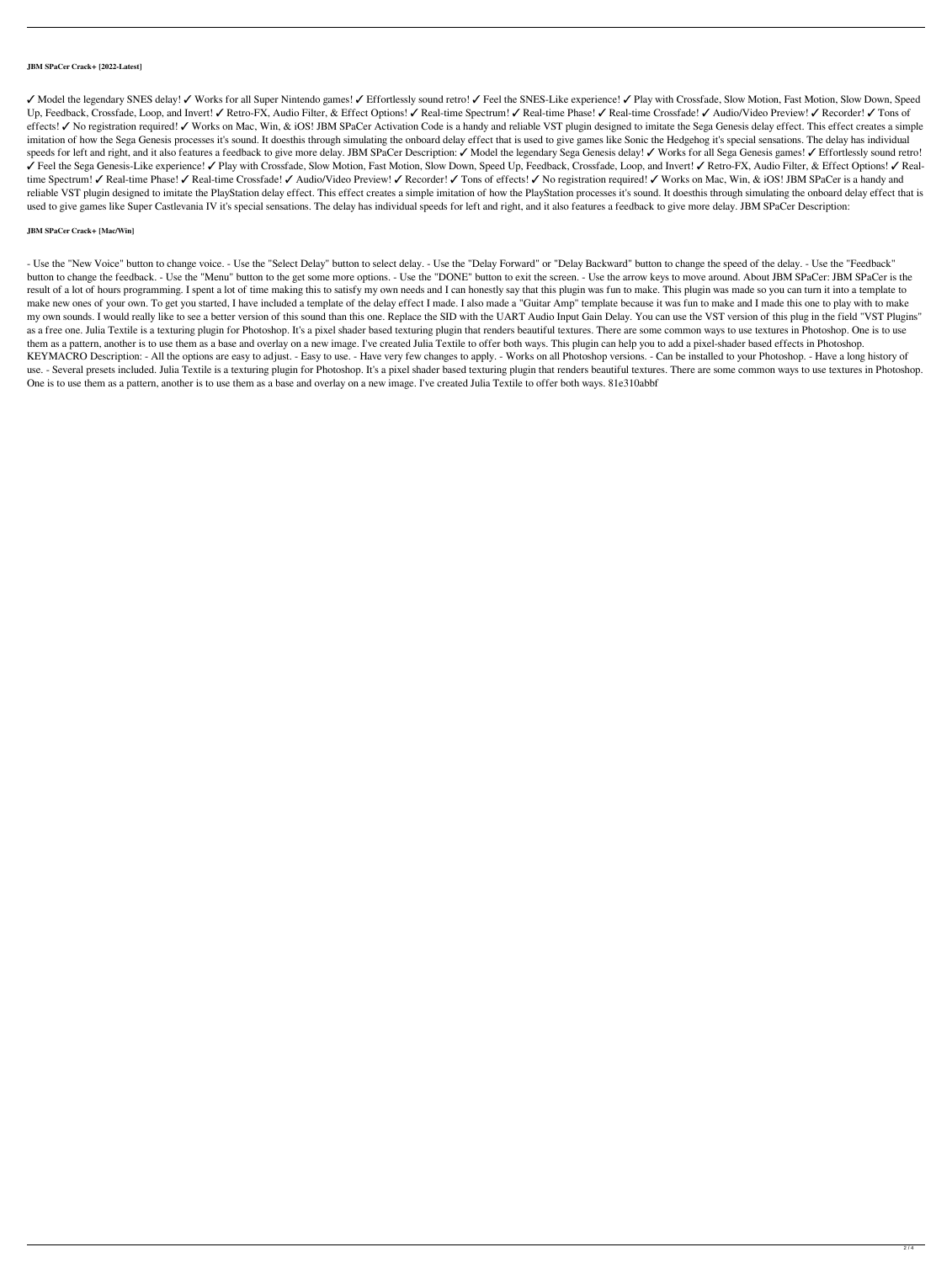#### **JBM SPaCer Free Latest**

JBM SPaCer is a handy and reliable VST plugin designed to imitate the Super Nintendo delay effect. This effect creates a simple imitation of how the SNES processes it's sound. It does this through simulating the onboard delay effect that is used to give games like Super Mario World it's special sensations. The delay has individual speeds for left and right, and it also features a feedback to give more delay. The effect can be used in several configurations: 1.1. Free Chorus that adds an extra chorus effect before or after the delay effect. 1.2. Doubly Delay effect that doubles the delay effect. 1.3. Free Delay effect that adds an extra delay effect. 1.4. Free Reverse effect that adds an extra delay effect on the reversed sound. 2. Free Phase that allows you to control the phase of the audio after the delay effect. 3. Delay & Feedback that adds delay and feedback effect. 4. Freeze effect that provides a totally frozen delay and feedback. 5. SPCIR that generates simple sound sources using a SPCIR2 chip. 6. Arpeggiator that creates arpeggio effect using only one and up to 4 voices. 7. VCA that allows you to control the the resonance of the VCA and the cutoff frequency. 8. Audio Delay that can be used as a signal generator. 9. Feedback that adds an extra feedback effect. 10. HPF that cuts off the lower frequencies to get a more natural sound. 11. Mono Delay and Mono Feedback that allows you to control the delay and feedback effect for a single channel. 12. Poly Delay and Poly Feedback that allows you to control the delay and feedback effect for more than one channel. In the information section, you can find the following information: + Description of the effect + Additional information + Import and export functions + Information about the effect parameters + Sample sizes + Support email Pics: ... LifeSpan - 3D Max - Jason Statham - Action Game - 2012 The video is about a actor (Jason Statham) who stars in an action/adventure/fantasy film. The video is about the shooting of a scene of

## **What's New In?**

JBM SPaCer is a handy and reliable VST plugin designed to imitate the Super Nintendo delay effect. This effect creates a simple imitation of how the SNES processes it's sound. It doesthis through simulating the onboard delay effect that is used to give games like Super Mario World it's special sensations. The delay has individual speeds for left and right, and it also features a feedback to give more delay. You can apply the delay effect from the Super Nintendo sound processor to your audio. With this effect, you can make your sound sound more like it is coming out of a Super Nintendo sound chip. This VST plugin is NOT for sale, it is free for all users and is available for download for all users, no registration or login is required. This is freeware. I would like to show you a list of settings you can use to further increase the sound qual of the VST. These are presets settings with a minimum of sound quality. 1. Sample Rate: If you have a good CPU and enough sound card memory. Use the 96 kHz preset. If you are using a small sound card and/or on a low performance CPU you can change the sample rate down to 48 kHz. This will give you a smoother sound. 2. Sample Rate: If you have a good CPU and enough sound card memory. Use the 96 kHz preset. If you are using a small sound card and/or on a low performance CPU you can change the sample rate down to 48 kHz. This will give you a smoother sound. 3. Sample Rate: If you have a good CPU and enough sound card memory. Use the 96 kHz preset. If you are using a small sound card and/or on a low performance CPU you can change the sample rate down to 48 kHz. This will give you a smoother sound. 4. Sample Rate: If you have a good CPU and enough sound card memory. Use the 96 kHz preset. If you are using a small sound card and/or on a low performance CPU you can change the sample rate down to 48 kHz. This will give you a smoother sound. 5. Sample Rate: If you have a good CPU and enough sound card memory. Use the 96 kHz preset. If you are using a small sound card and/or on a low performance CPU you can change the sample rate down to 48 kHz. This will give you a smoother sound. 6. Sample Rate: If you have a good CPU and enough sound card memory. Use the 96 kHz preset. If you are using a small sound card and/or on a low performance CPU you can change the sample rate down to 48 kHz. This will give you a smoother sound. 7. Sample Rate: If you have a good CPU and enough sound card memory. Use the 96 kHz preset.